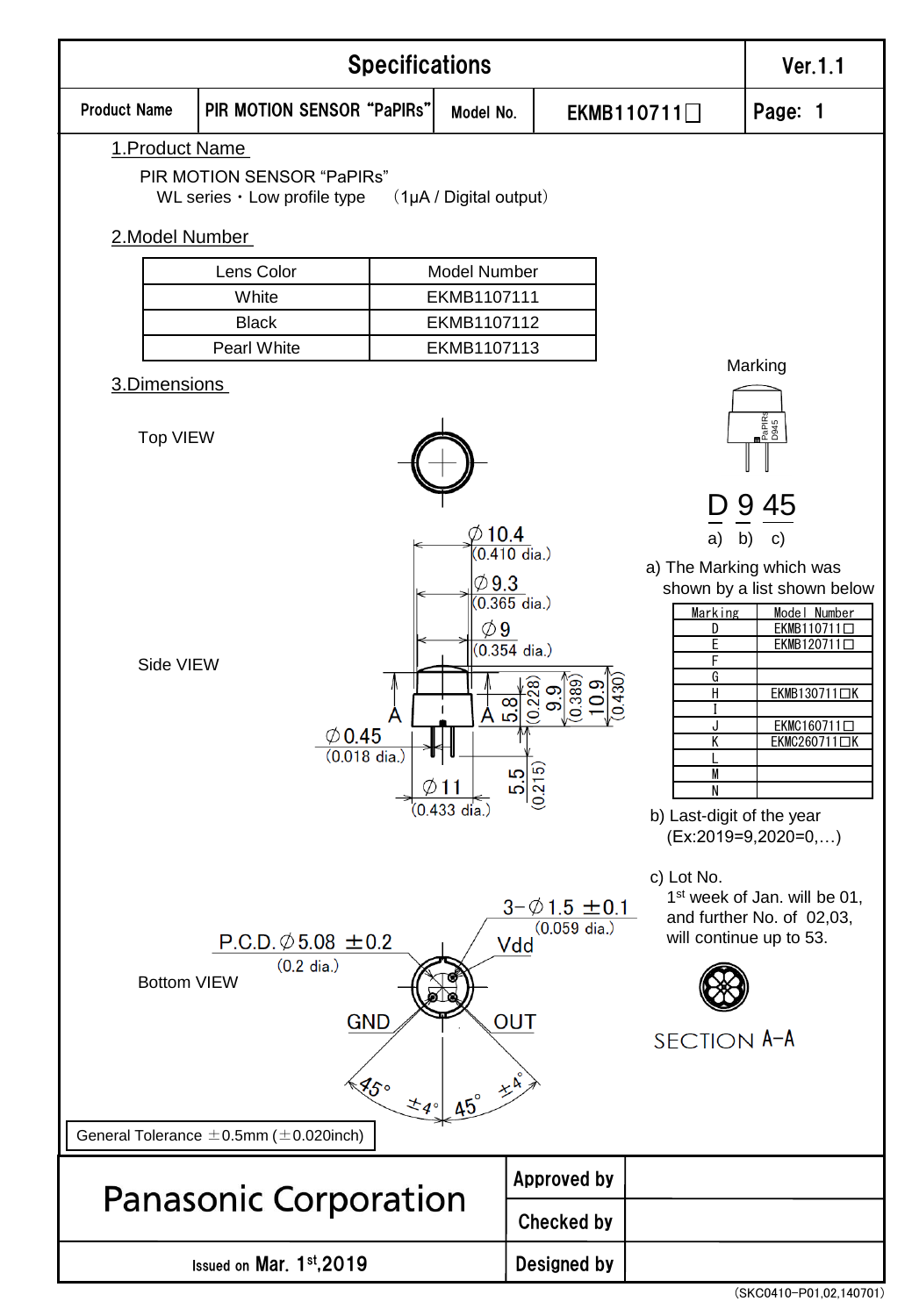| <b>Specifications</b> |                            |                                                                                                                        |                                                                                           |                    |                                                                     |                                  | Ver. 1.1   |                           |  |  |
|-----------------------|----------------------------|------------------------------------------------------------------------------------------------------------------------|-------------------------------------------------------------------------------------------|--------------------|---------------------------------------------------------------------|----------------------------------|------------|---------------------------|--|--|
| <b>Product Name</b>   | PIR MOTION SENSOR "PaPIRs" |                                                                                                                        |                                                                                           | Model No.          |                                                                     | EKMB110711                       |            | Page: 2                   |  |  |
|                       | 4. Characteristics         | 4-1 Detection Performance<br>Conditions for measuring: Ambient temperature=25°C(77° F) Operating voltage=3VDC          |                                                                                           |                    |                                                                     |                                  |            |                           |  |  |
|                       |                            | Temperature<br>difference                                                                                              |                                                                                           | Value              |                                                                     | Conditions concerning the target |            |                           |  |  |
|                       | (Note1)                    | $8^{\circ}C(14.4^{\circ} F)$                                                                                           |                                                                                           | up to 7m           | 1. Movement speed: 1.0m/s                                           |                                  |            |                           |  |  |
|                       | Detection<br>Range         | $4^{\circ}C(7.2^{\circ} F)$                                                                                            | up to 5m                                                                                  |                    | 2. Target concept is human body<br>(Object size:Around 700 × 250mm) |                                  |            |                           |  |  |
|                       |                            | Note1:Depending on the temperature difference between the target and the surroundings,<br>detection range will change. |                                                                                           |                    |                                                                     |                                  |            |                           |  |  |
|                       |                            |                                                                                                                        |                                                                                           | Value              | <b>Notes</b>                                                        |                                  |            |                           |  |  |
|                       |                            | Horizontal                                                                                                             | $90^\circ$                                                                                | $(\pm 45^{\circ})$ |                                                                     |                                  |            |                           |  |  |
|                       | Detection                  | Area                                                                                                                   |                                                                                           | Vertical           | $90^\circ$                                                          | $(\pm 45^{\circ})$               |            | Refer to the section 4-5. |  |  |
|                       |                            | Detection zones                                                                                                        |                                                                                           | 32                 |                                                                     |                                  |            |                           |  |  |
| $4 - 2$               |                            | <b>Maximum Rated Values</b>                                                                                            |                                                                                           |                    |                                                                     |                                  |            |                           |  |  |
|                       |                            |                                                                                                                        |                                                                                           |                    | Value                                                               |                                  |            | Unit                      |  |  |
|                       | Power Supply Voltage       |                                                                                                                        | $-0.3 - 4.5$                                                                              |                    |                                                                     |                                  | <b>VDC</b> |                           |  |  |
|                       |                            | <b>Usable Ambient Temperature</b>                                                                                      | $-20$ ~ +60°C $(-4$ ~ +140° F)<br>Do not use in a freezing or<br>condensation environment |                    |                                                                     |                                  |            |                           |  |  |
|                       |                            | Storage Temperature                                                                                                    | $-20$ ~+70°C $(-4$ ~+158° F)                                                              |                    |                                                                     |                                  |            |                           |  |  |
|                       |                            | 4-3 Electrical Characteristics<br>Conditions for Measuring: Ambient temperature: 25°C(77° F)                           |                                                                                           |                    |                                                                     |                                  |            |                           |  |  |
|                       |                            |                                                                                                                        | Symbol                                                                                    | Min                | Avg.                                                                | Max                              | Unit       | Special mention           |  |  |
|                       |                            | <b>Operating Voltage</b>                                                                                               | Vdd                                                                                       | 2.3                |                                                                     | 4.0                              | <b>VDC</b> |                           |  |  |

| Output Voltage                                                                             |     | Vout $Ndd - 0.5$ |    |     | VDC      |  |  |
|--------------------------------------------------------------------------------------------|-----|------------------|----|-----|----------|--|--|
| <b>Circuit Stability Time</b><br>(when voltage is applied)                                 | Twu |                  | 25 | 210 | <b>S</b> |  |  |
| X For more information about the sleep mode or the standby mode please refer to entry 4-4. |     |                  |    |     |          |  |  |

Output Current Iout - - 100 μA Vout≧Vdd-0.5

Issued on Mar. 1st,2019

Electrical Current Consumption (Sleep mode)

Electrical Current Consumption (Standby mode)

## **Panasonic Corporation**

 $\mathsf{Iw}$  - 1.0 1.6  $\mathsf{\mu A}$  Iout=0

 $\mathsf{Iw}$   $\mathsf{I}$   $\mathsf{I}$   $\mathsf{I}$   $\mathsf{I}$   $\mathsf{I}$   $\mathsf{I}$   $\mathsf{I}$   $\mathsf{I}$   $\mathsf{I}$   $\mathsf{I}$   $\mathsf{I}$   $\mathsf{I}$   $\mathsf{I}$   $\mathsf{I}$   $\mathsf{I}$   $\mathsf{I}$   $\mathsf{I}$   $\mathsf{I}$   $\mathsf{I}$   $\mathsf{I}$   $\mathsf{I}$   $\mathsf{I}$   $\mathsf{I}$   $\mathsf$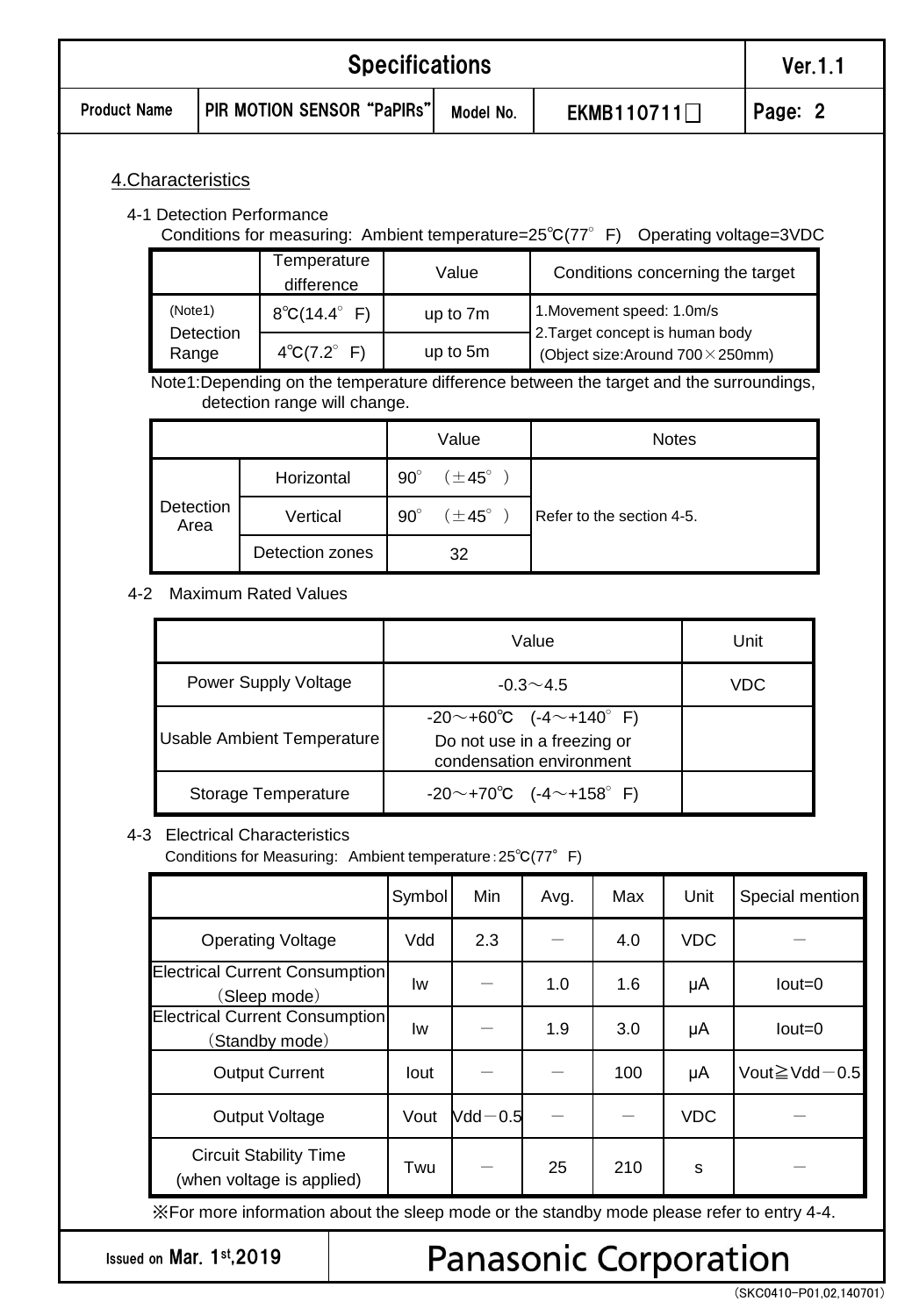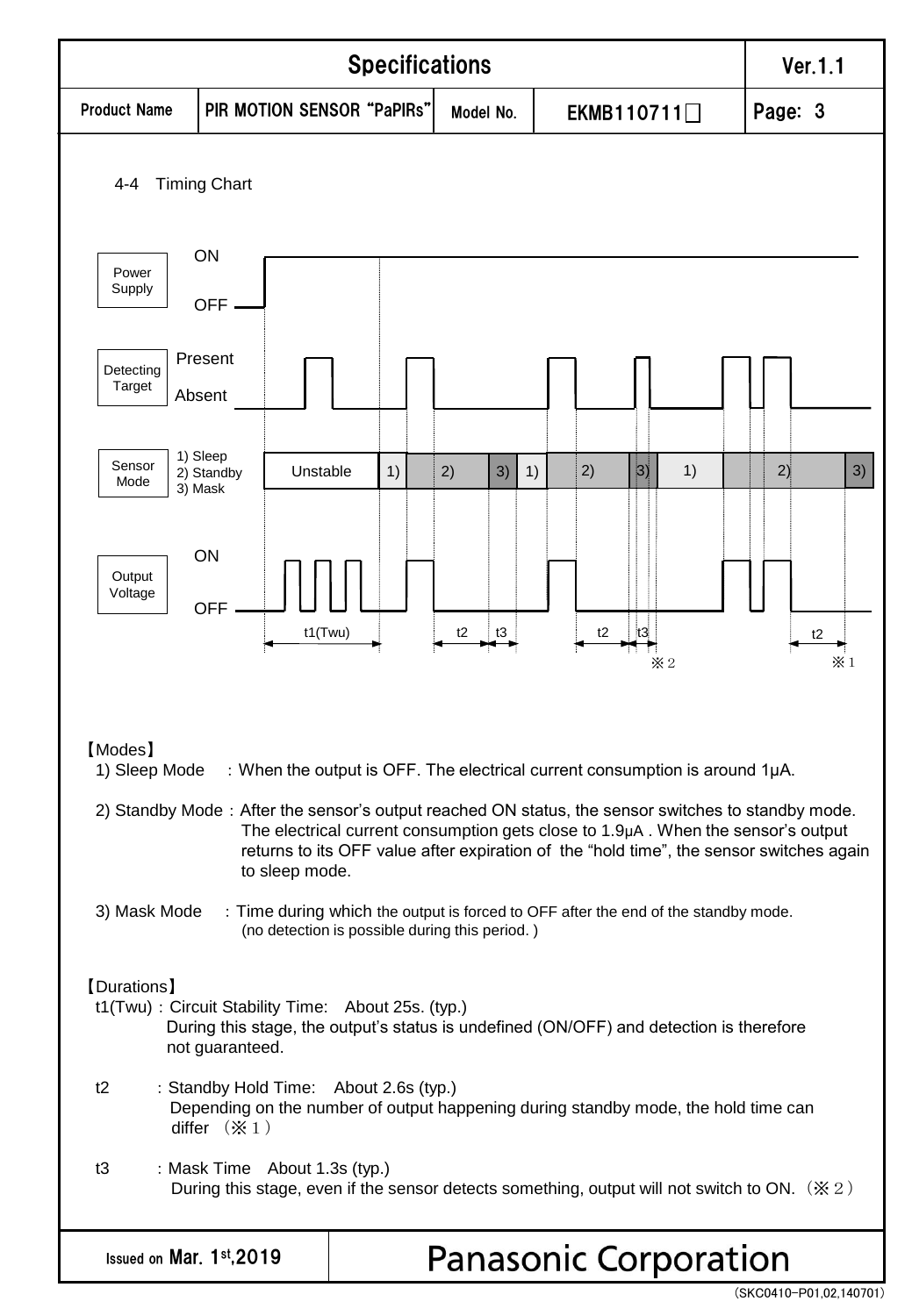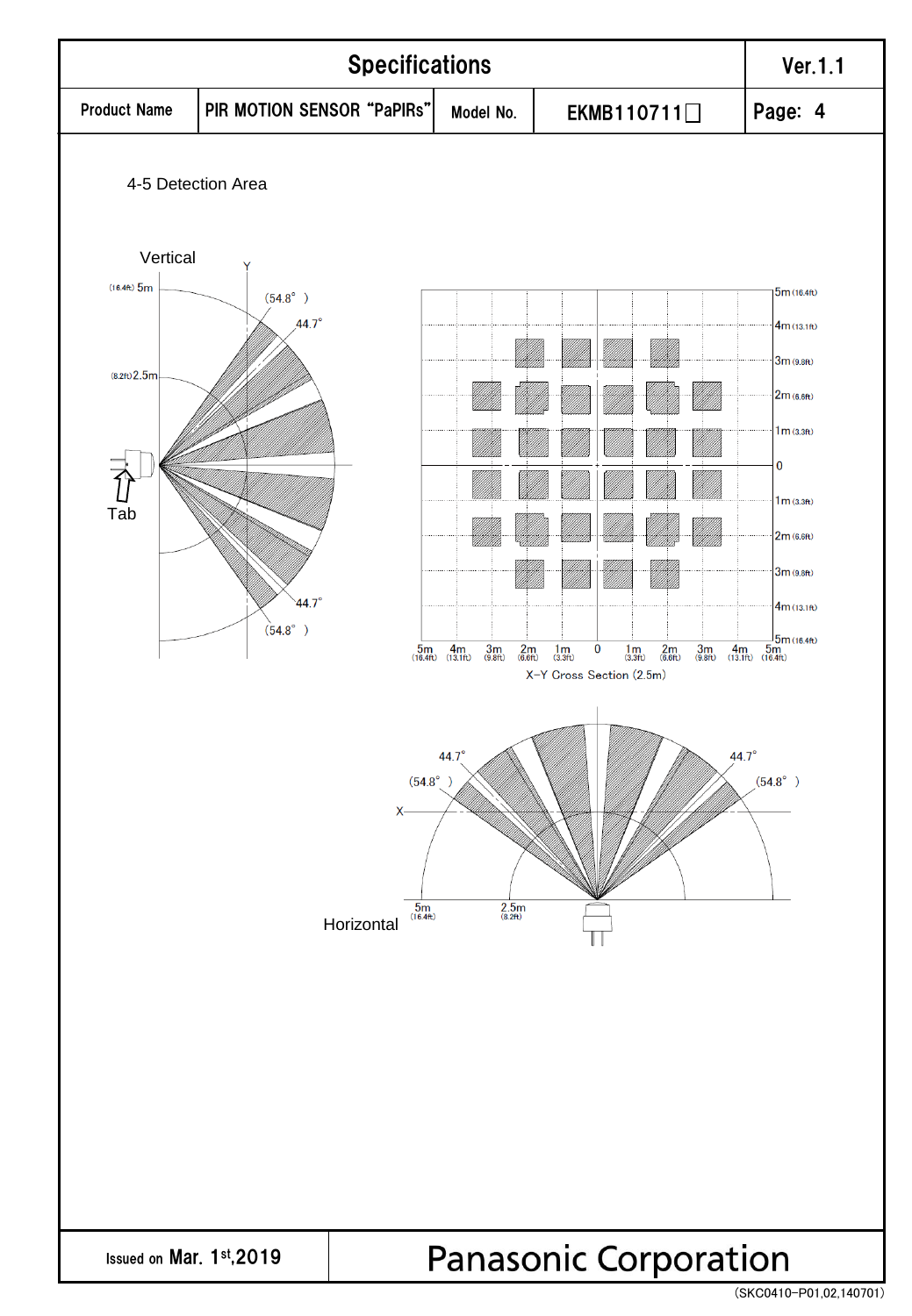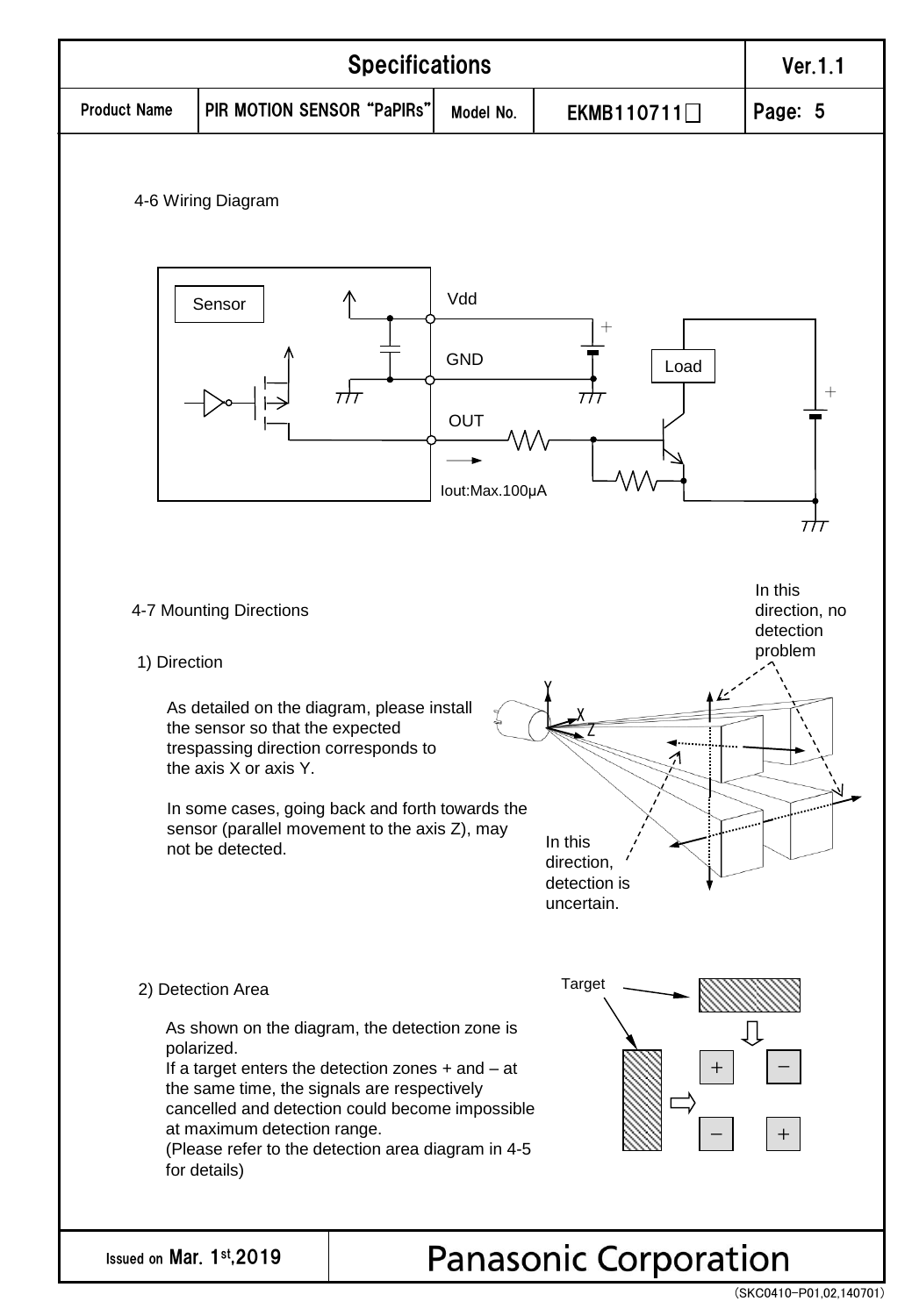|                     | Ver.1.1                                                      |  |  |  |  |
|---------------------|--------------------------------------------------------------|--|--|--|--|
| <b>Product Name</b> | PIR MOTION SENSOR "PaPIRs"<br>EKMB110711 $\Box$<br>Model No. |  |  |  |  |
|                     |                                                              |  |  |  |  |

### 5. Safety Precautions

Head the following precautions to prevent injury or accidents.

- 1) Do not use these sensors under any circumstance in which the range of their ratings, environment conditions or other specifications are exceeded. Using the sensors in any way which causes their specifications to be exceeded may generate abnormally high levels of heat, emit smoke, etc., resulting in damage to the circuitry and possibly causing an accident.
- 2) Our company is committed to making products of the highest quality and reliability. Nevertheless, all electrical components are subject to natural deterioration, and durability of a product will depend on the operating environment and conditions of use. Continued use after such deterioration could lead to overheating, smoke or fire. Always use the product in conjunction with proper fire-prevention, safety and maintenance measures to avoid accidents, reduction in product life expectancy or break-down.
- 3) Before connecting, check the pin layout by referring to the connector wiring diagram, specifications diagram, etc., to verify that the connector is connected properly. Mistakes made in connection may cause unforeseen problems in operation, generate abnormally high levels of heat, emit smoke, etc., resulting in damage to the circuitry.
- 4) Do not use any motion sensor which has been disassembled or remodeled.
- 5) Failure modes of sensors include short-circuiting, open-circuiting and temperature rises. If this sensor is to be used in equipment where safety is a prime consideration, examine the possible effects of these failures on the equipment concerned, and ensure safety by providing protection circuits or protection devices. Example :
	- ・Safety equipments and devices
	- ・Traffic signals
	- ・Burglar and disaster prevention

Issued on Mar. 1st,2019

### **Panasonic Corporation**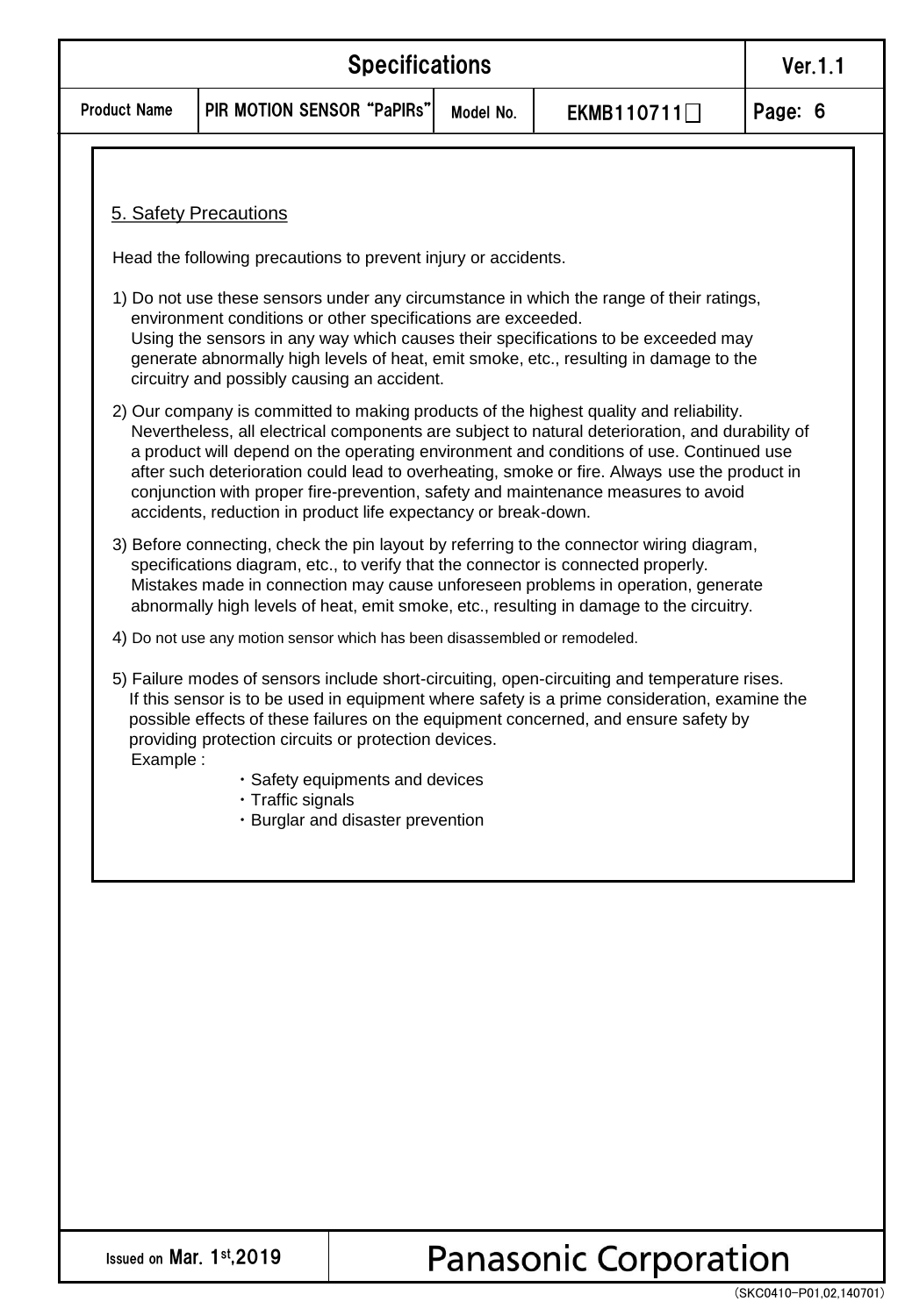|                                                                                                                                                                                                                                                                                                                                                                                            | <b>Ver.1.1</b>                                                                                                                                                                                                                                                                                                                                                              |           |            |         |  |  |  |  |
|--------------------------------------------------------------------------------------------------------------------------------------------------------------------------------------------------------------------------------------------------------------------------------------------------------------------------------------------------------------------------------------------|-----------------------------------------------------------------------------------------------------------------------------------------------------------------------------------------------------------------------------------------------------------------------------------------------------------------------------------------------------------------------------|-----------|------------|---------|--|--|--|--|
| <b>Product Name</b>                                                                                                                                                                                                                                                                                                                                                                        | PIR MOTION SENSOR "PaPIRs"                                                                                                                                                                                                                                                                                                                                                  | Model No. | EKMB110711 | Page: 7 |  |  |  |  |
| <b>6.Operating Precautions</b>                                                                                                                                                                                                                                                                                                                                                             |                                                                                                                                                                                                                                                                                                                                                                             |           |            |         |  |  |  |  |
| 6-1 Basic Principles                                                                                                                                                                                                                                                                                                                                                                       |                                                                                                                                                                                                                                                                                                                                                                             |           |            |         |  |  |  |  |
| PaPIRs is a pyroelectric infrared sensor that detects variations in infrared rays.<br>However, it may not detect in the following cases: lack of movement, no temperature change in the<br>heat source. Besides, it could also detect the presence of heat sources other than a human body.<br>Efficiency and reliability of the system may vary depending on actual operating conditions: |                                                                                                                                                                                                                                                                                                                                                                             |           |            |         |  |  |  |  |
|                                                                                                                                                                                                                                                                                                                                                                                            | 1) Detecting heat sources other than the human body, such as:                                                                                                                                                                                                                                                                                                               |           |            |         |  |  |  |  |
|                                                                                                                                                                                                                                                                                                                                                                                            | a) small animals entering the detection area<br>b) When a heat source for example sun light, incandescent lamp, car headlights etc, or strong light<br>beam hit the sensor regardless inside or outside the detection area.<br>c) Sudden temperature change inside or around the detection area caused by hot or cold wind<br>from HVAC, or vapor from the humidifier, etc. |           |            |         |  |  |  |  |
| 2)                                                                                                                                                                                                                                                                                                                                                                                         | Difficulty in sensing the heat source                                                                                                                                                                                                                                                                                                                                       |           |            |         |  |  |  |  |
|                                                                                                                                                                                                                                                                                                                                                                                            | a) Glass, acrylic or similar materials standing between the target and the sensor may not allow<br>a correct transmission of infrared rays,<br>b) Non-movement or quick movements of the heat source inside the detection area.<br>(Please refer to 4-1 for details about movement speed.)                                                                                  |           |            |         |  |  |  |  |
|                                                                                                                                                                                                                                                                                                                                                                                            | 3) Expansion of the detection area                                                                                                                                                                                                                                                                                                                                          |           |            |         |  |  |  |  |
|                                                                                                                                                                                                                                                                                                                                                                                            | In case of considerable difference in the ambient temperature and the human body temperature,<br>detection area may be wider apart from the configured detection area.                                                                                                                                                                                                      |           |            |         |  |  |  |  |
| 4)                                                                                                                                                                                                                                                                                                                                                                                         | Malfunction / Detection error                                                                                                                                                                                                                                                                                                                                               |           |            |         |  |  |  |  |
|                                                                                                                                                                                                                                                                                                                                                                                            | Unnecessary detection signal might be outputted, on rare occasions, come from sudden outbreak<br>output due to the nature of pyro-electric element. When the application does not accept such<br>condition strictly, please implement the countermeasure by introducing pulse count circuit etc.                                                                            |           |            |         |  |  |  |  |
|                                                                                                                                                                                                                                                                                                                                                                                            | 6-2 Optimal Operating Environment Conditions                                                                                                                                                                                                                                                                                                                                |           |            |         |  |  |  |  |
| 1) Temperature : Please refer to the maximum rated values of 4-2.<br>2) Humidity Degree : 15~85% Rh (Avoid condensation or freezing of this product)<br>3) Pressure : 86~106kPa<br>4) Overheating, oscillations, shocks can cause the sensor to malfunction.                                                                                                                               |                                                                                                                                                                                                                                                                                                                                                                             |           |            |         |  |  |  |  |
| 5)                                                                                                                                                                                                                                                                                                                                                                                         | This sensor is not waterproof or dustproof. Avoid use in environments subject to excessive<br>moisture, condensation, frost, containing salt air or dust.                                                                                                                                                                                                                   |           |            |         |  |  |  |  |
|                                                                                                                                                                                                                                                                                                                                                                                            | 6) Avoid use in environments with corrosive gases.                                                                                                                                                                                                                                                                                                                          |           |            |         |  |  |  |  |
|                                                                                                                                                                                                                                                                                                                                                                                            |                                                                                                                                                                                                                                                                                                                                                                             |           |            |         |  |  |  |  |
|                                                                                                                                                                                                                                                                                                                                                                                            |                                                                                                                                                                                                                                                                                                                                                                             |           |            |         |  |  |  |  |
|                                                                                                                                                                                                                                                                                                                                                                                            |                                                                                                                                                                                                                                                                                                                                                                             |           |            |         |  |  |  |  |

# Panasonic Corporation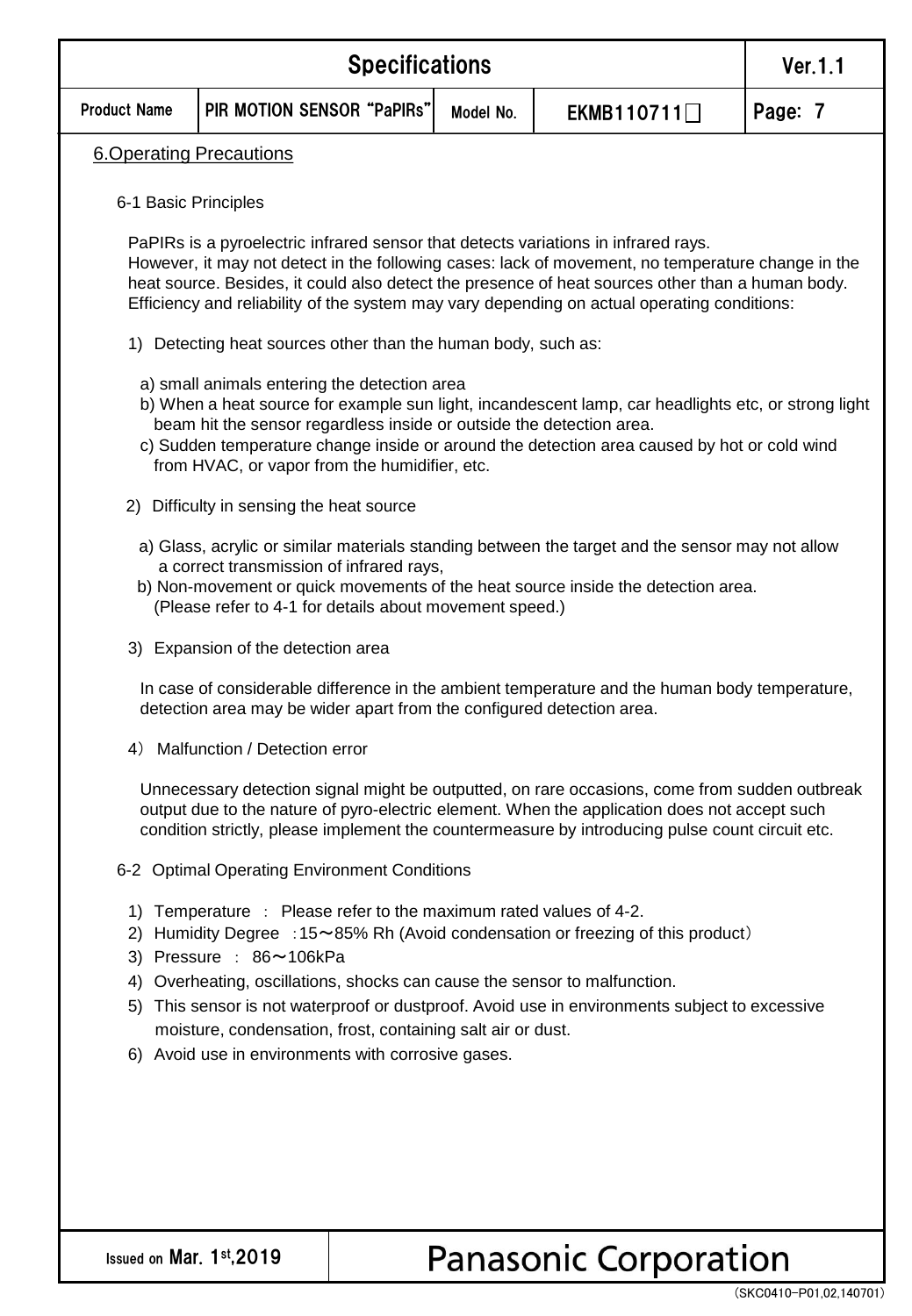|                     | <b>Specifications</b>                                                                                                                                                                                                                                                                                                                                                                                                 |                                                     |  |           |                              |         |  |  |  |
|---------------------|-----------------------------------------------------------------------------------------------------------------------------------------------------------------------------------------------------------------------------------------------------------------------------------------------------------------------------------------------------------------------------------------------------------------------|-----------------------------------------------------|--|-----------|------------------------------|---------|--|--|--|
| <b>Product Name</b> |                                                                                                                                                                                                                                                                                                                                                                                                                       | PIR MOTION SENSOR "PaPIRs"                          |  | Model No. | EKMB110711                   | Page: 8 |  |  |  |
|                     |                                                                                                                                                                                                                                                                                                                                                                                                                       | 6-3 Handling Cautions                               |  |           |                              |         |  |  |  |
|                     | 1) Do not solder with a soldering iron above $350^{\circ}C(662^{\circ}F)$ , or for more than 3 seconds.<br>This sensor should be hand soldered.                                                                                                                                                                                                                                                                       |                                                     |  |           |                              |         |  |  |  |
| 2)                  | To maintain stability of the product, always mount on a printed circuit board.                                                                                                                                                                                                                                                                                                                                        |                                                     |  |           |                              |         |  |  |  |
|                     | 3) Do not use liquids to wash the sensor. If washing fluid gets through the lens, it can reduce<br>performance.                                                                                                                                                                                                                                                                                                       |                                                     |  |           |                              |         |  |  |  |
|                     |                                                                                                                                                                                                                                                                                                                                                                                                                       | 4) Do not use a sensor after it fell on the ground. |  |           |                              |         |  |  |  |
| 5)                  | The sensor may be damaged by $\pm 200$ volts of static electricity. Avoid direct hand contact with<br>the pins and be very careful when operating the product.                                                                                                                                                                                                                                                        |                                                     |  |           |                              |         |  |  |  |
|                     | 6) When wiring the product, always use shielded cables and minimize the wiring length to prevent<br>noise disturbances.                                                                                                                                                                                                                                                                                               |                                                     |  |           |                              |         |  |  |  |
|                     | 7) The inner circuit board could be destroyed by a voltage surge. Use of surge absorption elements<br>is highly recommended.<br>Surge resistance : below the power supply voltage value indicated in the maximum rated<br>values section.                                                                                                                                                                             |                                                     |  |           |                              |         |  |  |  |
|                     | 8) Please use a stabilized power supply. Power supply noise can cause operating errors.<br>Noise resistance : $\pm 20V$ or less (Square waves with a width of 50ns or 1µs)<br>To reduce the effect of power supply noise, install a capacitor on the sensor's power supply pin.                                                                                                                                       |                                                     |  |           |                              |         |  |  |  |
|                     | 9) Operating errors can be caused by noise from static electricity, lightning, cell phone, amateur<br>radio, broadcasting offices etc                                                                                                                                                                                                                                                                                 |                                                     |  |           |                              |         |  |  |  |
|                     | 10) Detection performance can be reduced by dirt on the lens, please be careful.                                                                                                                                                                                                                                                                                                                                      |                                                     |  |           |                              |         |  |  |  |
|                     | 11) The lens is made of soft materials (Polyethylene). Please avoid adding weight or impacts that<br>might change its shape, causing operating errors or reduced performance.                                                                                                                                                                                                                                         |                                                     |  |           |                              |         |  |  |  |
|                     | 12) Operating "temperatures" and "humidity level" are suggested to prolong usage. However, they do<br>not guarantee durability or environmental resistance. Generally, high temperatures or high<br>humidity levels will accelerate the deterioration of electrical components. Please consider both<br>the planned usage and environment to determine the expected reliability and length of life of the<br>product. |                                                     |  |           |                              |         |  |  |  |
|                     | 13) Do not attempt to clean this product with any detergent or solvent, such as benzene or alcohol,<br>as these can cause shape or color alterations.                                                                                                                                                                                                                                                                 |                                                     |  |           |                              |         |  |  |  |
|                     | 14) Avoid storage in high, low temperature or liquid environments. As well, avoid storage in<br>environments containing corrosive gas, dust, salty air etc. It could cause performance<br>deterioration and the sensor's main part or the metallic connectors could be damaged.                                                                                                                                       |                                                     |  |           |                              |         |  |  |  |
|                     | 15) Storage conditions<br>$+5 \sim +40^{\circ}C (+41 \sim +104^{\circ} F)$<br>Temperature:<br>$30 \sim 75\%$<br>Humidity:<br>Please use within 1 year after products delivery.                                                                                                                                                                                                                                        |                                                     |  |           |                              |         |  |  |  |
|                     |                                                                                                                                                                                                                                                                                                                                                                                                                       | Issued on Mar. 1st, 2019                            |  |           | <b>Panasonic Corporation</b> |         |  |  |  |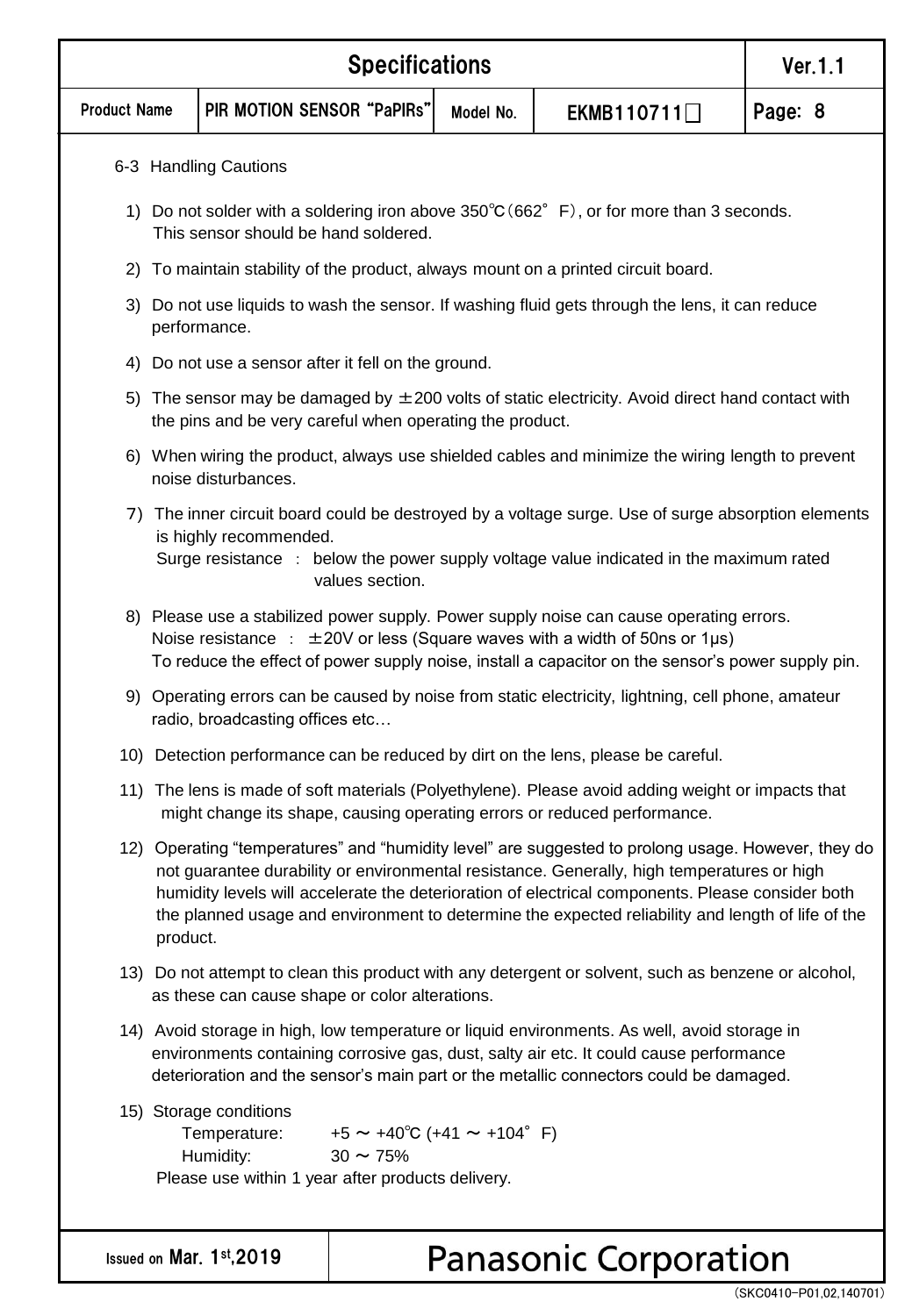

<sup>(</sup>SKC0410-P01,02,140701)